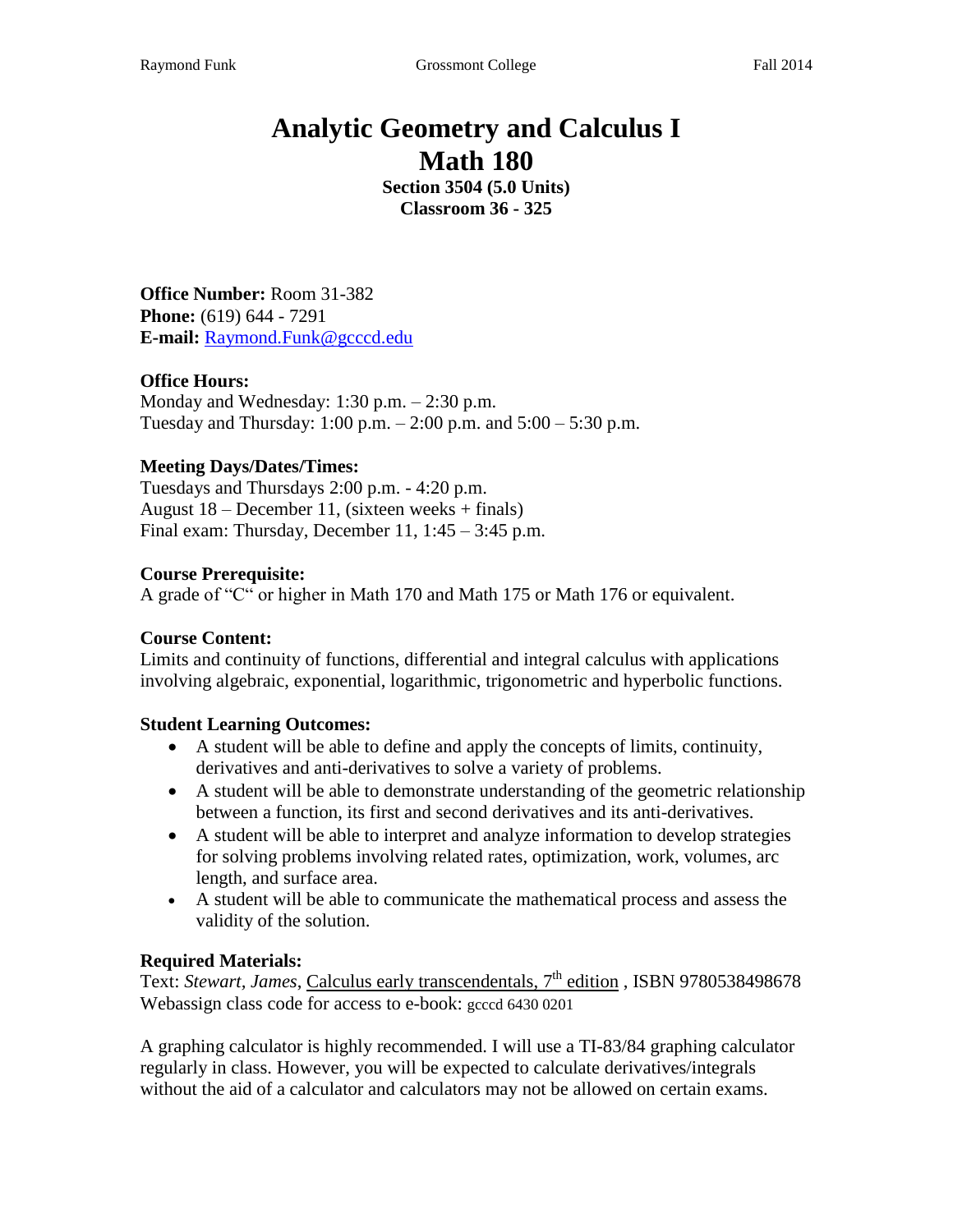#### **Grading:**

Grades will be earned based on a standard scale: A+:  $100 - 97$ , A:  $96 - 94$ , A -:  $93 - 90$ , B +:  $89 - 87$ , B:  $86 - 84$ , B -:  $83 - 80$ , C+: 79 – 77, C: 76 – 74, C-: 73 – 70, D+: 69 – 67, D: 66 – 64, D-: 63 – 60, F: Below 60

#### **Assignments:**

Grades will be based on the following assignments: Homework 20%, Exams 60%, Cumulative Final Exam 20%

#### **Class Policies:**

You are allowed to miss a total of five hours of class time. After that, you may be dropped from the course. I do not recommend missing any class time.

There are no make-up quizzes or exams. If you know in advance that you will miss an exam, please call me before the exam to see if other arrangements can be made.

Homework should be completed regularly. Homework will be due on the test day for the sections being tested. I will not accept late homework.

Respect for the teaching/learning process is expected from every person in this class. Some examples of this are:

- Do your assignments on time so you can discuss the work in class.
- All cell phones are turned off.
- No talking to neighbors unless requested by the instructor.
- Be in class on time with all necessary materials ready to go.

#### **Academic Integrity:**

Cheating and plagiarism (using as one's own ideas, writings or materials of someone else without acknowledgement or permission) can result in any one of a variety of sanctions. Such penalties may range from an adjusted grade on the particular exam, paper, project, or assignment to a failing grade in the course. The instructor may also summarily suspend the student for the class meeting when the infraction occurs, as well as the following class meeting. For further clarification and information on these issues, please consult with your instructor or contact the office of the Assistant Dean of Student Affairs.

#### **Accommodations for Students with Disabilities:**

Students with disabilities who may need accommodations in this class are encouraged to notify the instructor and contact Disabled Student Services & Programs (DSP&S) early in the semester so that reasonable accommodations may be implemented as soon as possible. Students may contact DSP&S in person in room 110 or by phone at (619) 644- 7112 (voice) or (619) 644-7119 (TTY for deaf).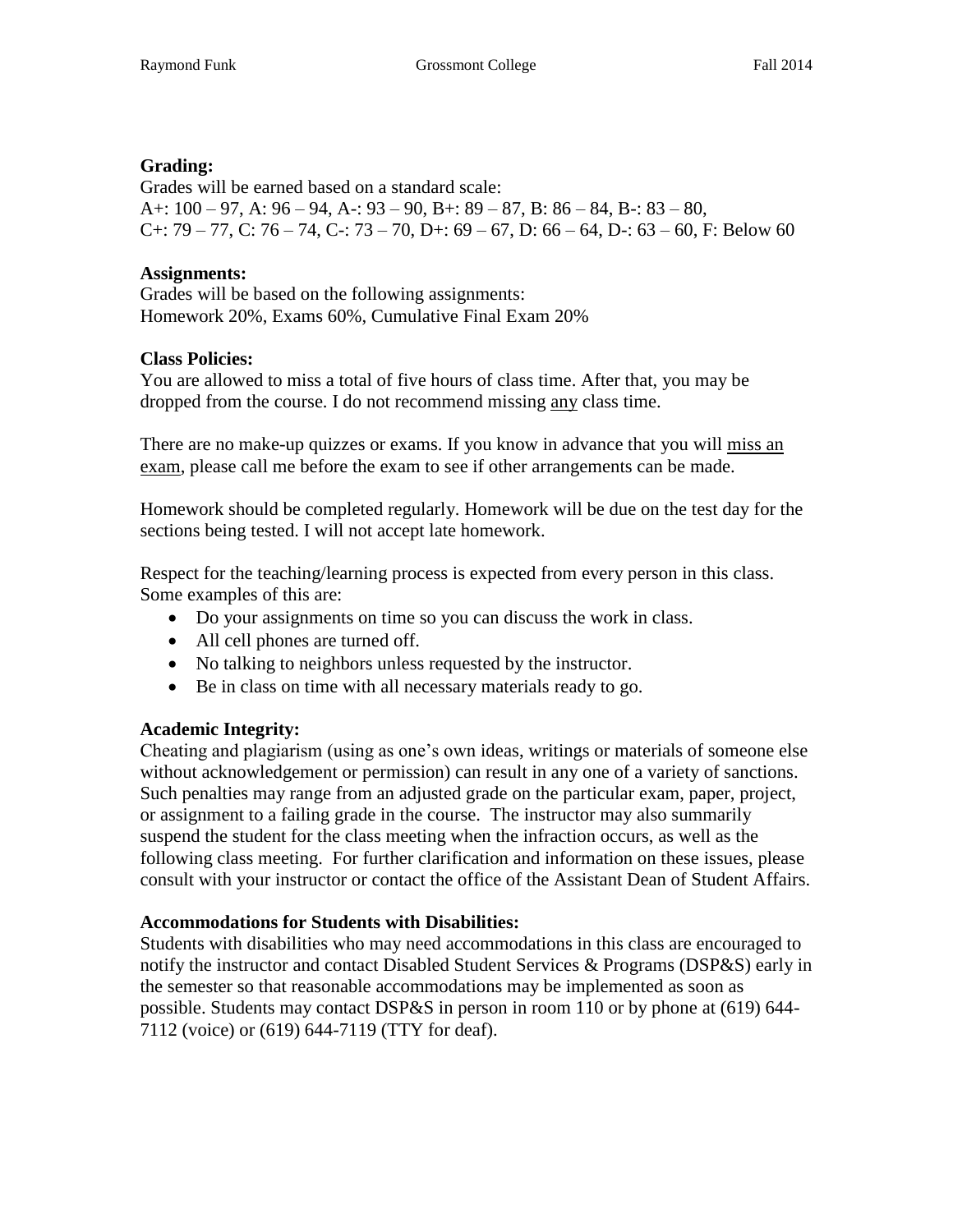#### **Supervised Tutoring Referral**

Students are referred to enroll in the following supervised tutoring courses if the service indicated will assist them in achieving or reinforcing the learning objectives of this course:

\*IDS 198, Supervised Tutoring to receive tutoring in general computer applications in the Tech Mall;

\*English 198W, Supervised Tutoring for assistance in the English Writing Center (Room 70-119); and/or

\*IDS 198T, Supervised Tutoring to receive one-on-one tutoring in academic subjects in the Tutoring Center (Room 70-229, 644-7387).

To add any of these courses, students may obtain Add Codes at the Information/Registration Desk in the Tech Mall.

All Supervised Tutoring courses are non-credit/non-fee. However, when a student registers for a supervised tutoring course, and has no other classes, the student will be charged the usual health fee.

#### **Some comments on your homework assignments:**

This course will prove to be very challenging to most of you. To succeed you must work hard and keep up with the class. My suggestion is that you consider your entire academic schedule before committing to this class. Do not take too many units or too many other challenging classes along with this one.

I recommend reading your text even though many of you will find this to be challenging. Next year at the university, your professor will just assume that you are reading their texts, many of which will be very difficult to read. Since you are all engineers, physicists, mathematicians, etc., making a concerted effort to read your text now will prepare you for the challenging texts you will study in the future.

I have specifically assigned problems that have solutions in the back of the text for you to be able to check your work. I would do as many of these as you can. The more problems you try to do, the more experience you will get and the more success will come. I also recommend reading over the discussion problems at the end of each section even if you do not understand all of them. **Do your homework regularly and keep pace with the class.**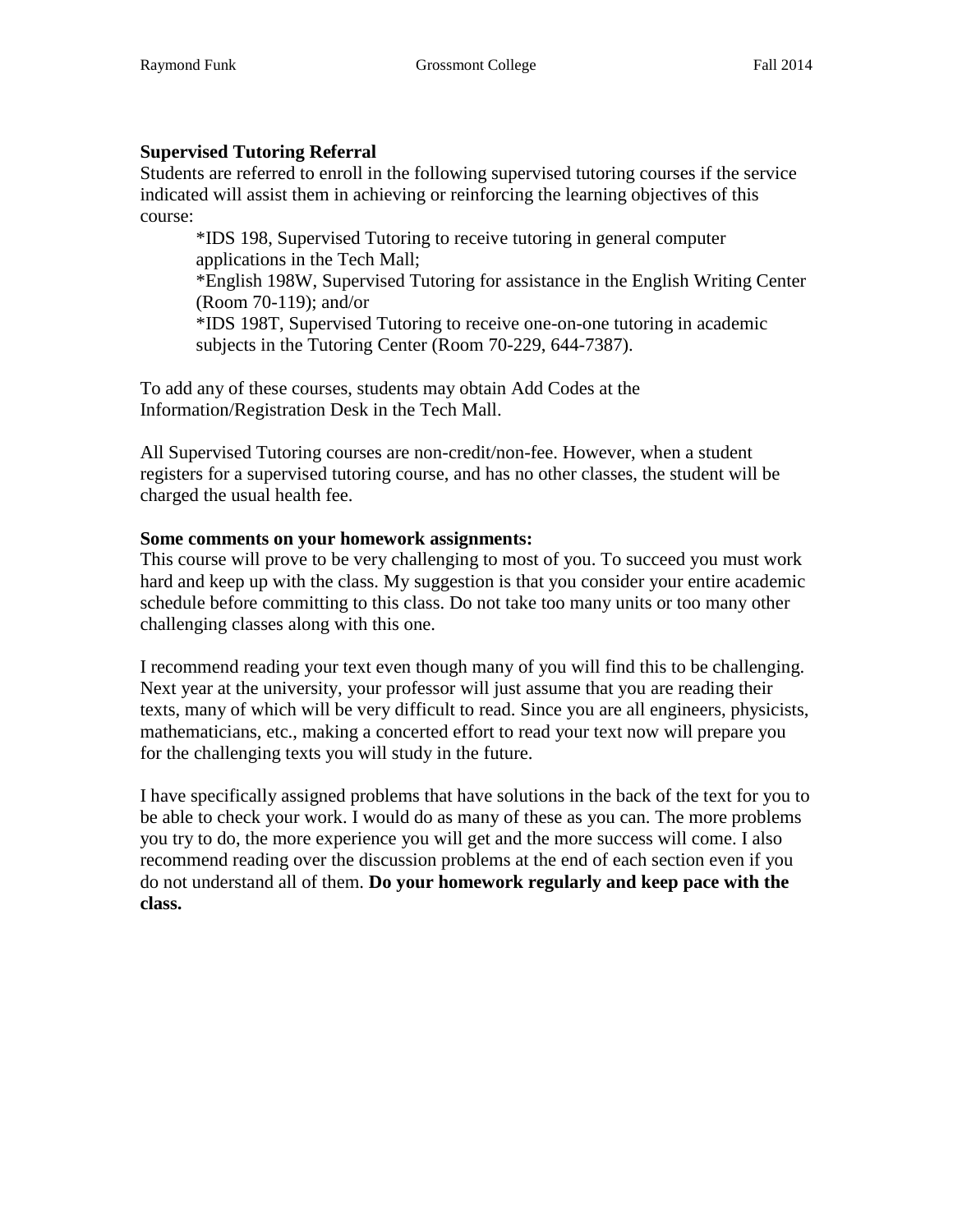## Tentative Schedule Math 180

| Week                       | Monday               | Tuesday                  | Wednesday | Thursday                | Friday                      |
|----------------------------|----------------------|--------------------------|-----------|-------------------------|-----------------------------|
| Week 1<br>$8/18 - 8/22$    |                      | 2.1 and 2.2              |           | 2.3 and 2.4             |                             |
| Week 2<br>$8/25 - 8/29$    |                      | 2.4 and 2.5              |           | 2.6 and 2.7             | Last day to<br>drop w/o "W" |
| Week 3<br>$9/1 - 9/5$      | Holiday<br>Labor Day | 2.8 and 3.1              |           | Exam One                |                             |
| Week 4<br>$9/8 - 9/12$     |                      | 3.2 and 3.3              |           | 3.3 and 3.4             |                             |
| Week 5<br>$9/15 - 9/19$    |                      | 3.4 and 3.5              |           | 3.5 and 3.6             | Last day to<br>apply "P/NP" |
| Week 6<br>$9/22 - 9/26$    |                      | 3.6 and 3.7              |           | Exam Two                |                             |
| Week 7<br>$9/29 - 10/3$    |                      | 3.7 and 3.9              |           | 3.9 and 3.10            |                             |
| Week 8<br>$10/6 - 10/10$   |                      | $3.10$ and 4.1           |           | 4.2 and 4.3             |                             |
| Week 9<br>$10/13 - 10/17$  |                      | 4.3 and 4.4              |           | <b>Exam Three</b>       |                             |
| Week 10<br>$10/20 - 10/24$ |                      | 4.4 and 4.5              |           | $4.5$ and $4.7$         |                             |
| Week 11<br>$10/27 - 10/31$ |                      | 4.7 and 4.9              |           | 4.9 and 5.1             |                             |
| Week 12<br>$11/3 - 11/7$   |                      | $5.2$ and $5.3$          |           | Exam Four               | Last day to<br>drop         |
| Week 13<br>$11/10 - 11/14$ |                      | Holiday<br>Veteran's Day |           | 5.3 and 5.4             |                             |
| Week 14<br>$11/17 - 11/21$ |                      | 5.4 and 5.5              |           | 5.5 and 6.1             |                             |
| Week 15<br>$11/24 - 11/28$ |                      | Exam Five                |           | Holiday<br>Thanksgiving | Holiday<br>Thanksgiving     |
| Week 16<br>$12/1 - 12/5$   |                      | 6.2 and 6.3              |           | $6.3$ and $6.5$         |                             |

Final Exam is Thursday, December 11, 1:45 p.m. – 3:45 p.m.